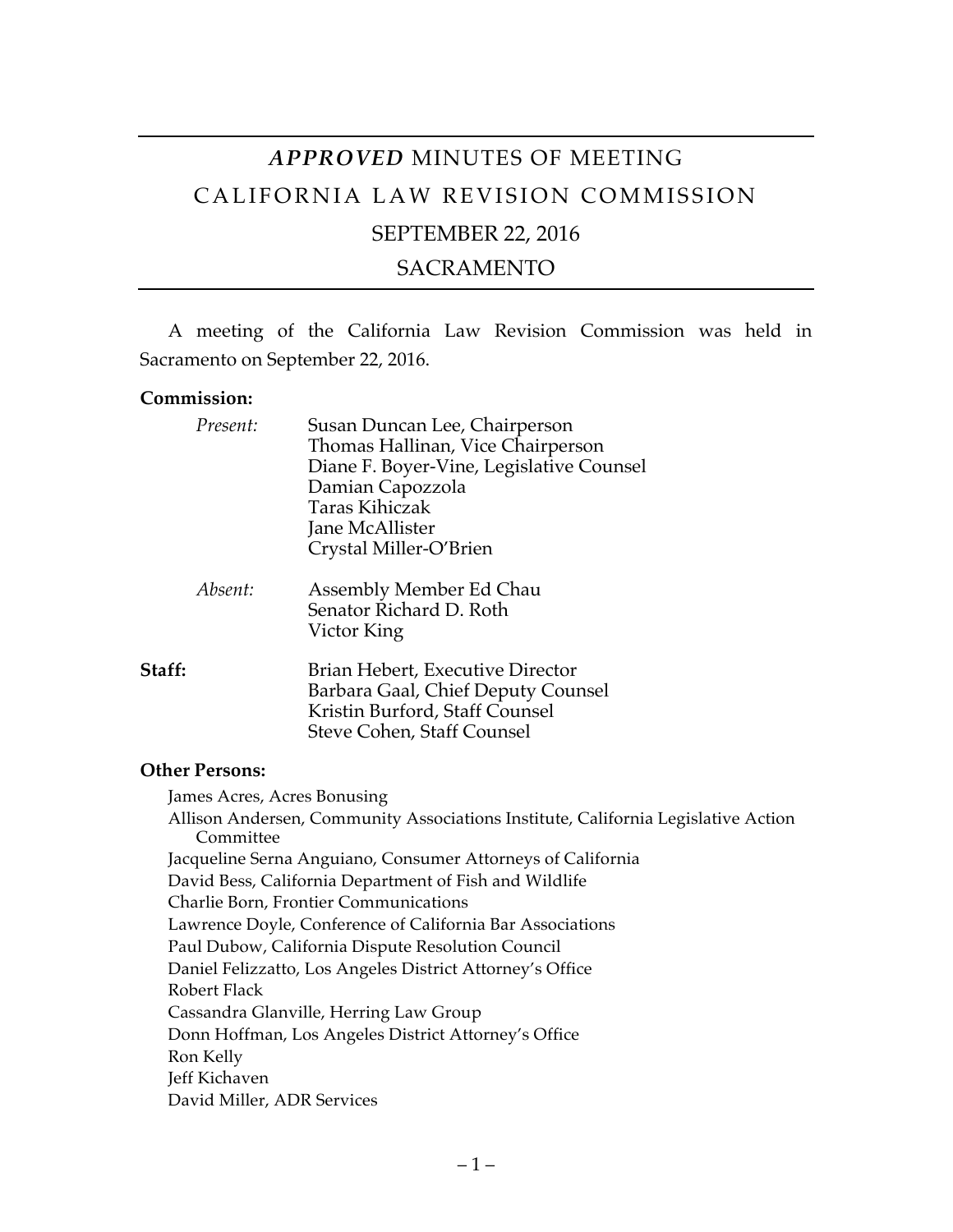Elizabeth Dietzen Olsen, Senate Office of Research Ken Von Helmolt, Los Angeles District Attorney's Office John S. Warnlof, California Dispute Resolution Council Stephanie L. Williams

#### CONTENTS

| Study H-859 - Common Interest Developments: Mechanics Liens and Common Area5              |  |  |
|-------------------------------------------------------------------------------------------|--|--|
| Study K-402 - Relationship Between Mediation Confidentiality and Attorney Malpractice and |  |  |
|                                                                                           |  |  |
|                                                                                           |  |  |
|                                                                                           |  |  |

#### 1 **APPROVAL OF ACTIONS TAKEN**

 Unless otherwise indicated, the Commission decisions noted in these Minutes were approved by all members present at the meeting. If a member who was present at the meeting voted against a particular decision, abstained from voting, or was not present when the decision was made, that fact will be noted below.

# 6 MINUTES OF JULY 22, 2016, COMMISSION MEETING

7 Memorandum 2016-40 presented a draft of the Minutes of the July 22, 2016,

8 Commission meeting. The Commission approved the Minutes as submitted.

9 (*Commissioners Hallinan and Kihiczak were not present when this decision was made.*)

#### 10 ADMINISTRATIVE MATTERS

#### 11 **Report of Executive Director**

12 The Executive Director reported that the reappointment of Commissioners 13 Hallinan, King, Lee, and McAllister was approved by the Senate.

- 14 **Commissioner Suggestions**
- 15 No new Commissioner suggestions were made.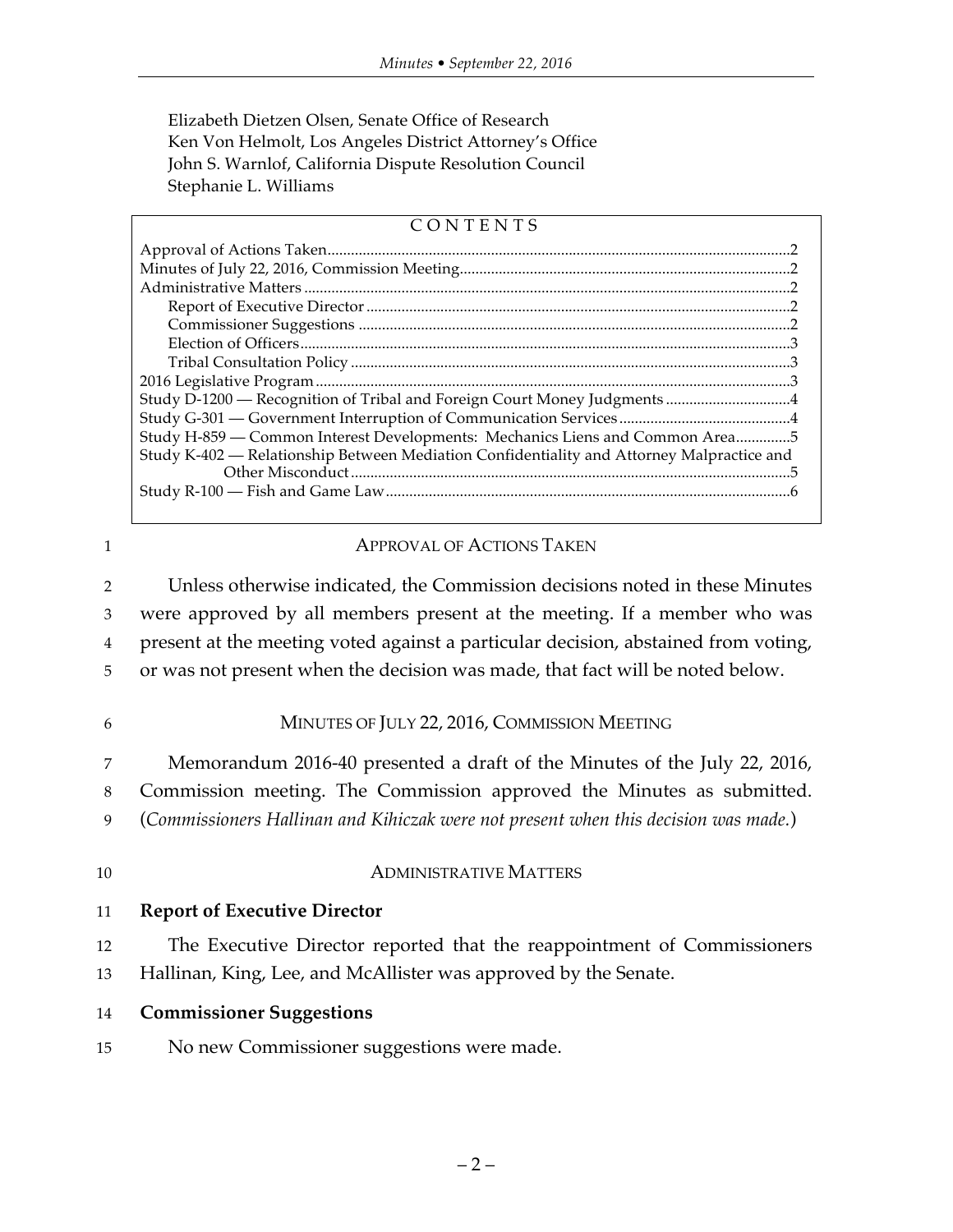## **Election of Officers**

 The Commission considered Memorandum 2016-41, relating to the election of Commission officers. The Commission elected Susan Duncan Lee as Chairperson and Thomas Hallinan as Vice Chairperson, for terms commencing immediately and ending August 31, 2017.

## **Tribal Consultation Policy**

 The Commission considered Memorandum 2016-42 and its First Supplement, proposing the adoption of a tribal consultation policy. The Commission approved the following policy, for inclusion in its Handbook of Practices and Procedures and transmission to the Governor's Office of the Tribal Advisor:

## **Tribal Consultation Policy**

 Consistent with Executive Order B-10-11, the Commission shall take all practicable steps to encourage early and frequent communication and consultation with California Native American Tribes, including all of the following:

- (1) Before the Commission begins a new study, it shall send notice to Tribes explaining the scope and nature of the study, inviting consultation regarding the study, and offering to add Tribes to the distribution list for materials prepared as part of the study. This notice shall be sent by the Commission's Chair or Executive Director.
- (2) If an official of a Tribe wishes to address the Commission at one of its public meetings, the Commission shall set aside 24 time for that purpose.
- (3) The Executive Director shall be available for consultation with representatives of Tribes on their request.

 In addition, the Commission directed the staff to send notice to Tribes advising them of the Commission's currently active studies and inviting consultation regarding those studies.

 (*Commissioners Hallinan and Kihiczak were not present when these decisions were made.*)

- 2016 LEGISLATIVE PROGRAM The Commission considered Memorandum 2016-43, discussing the status of
- its 2016 Legislative Program. No Commission action was required or taken.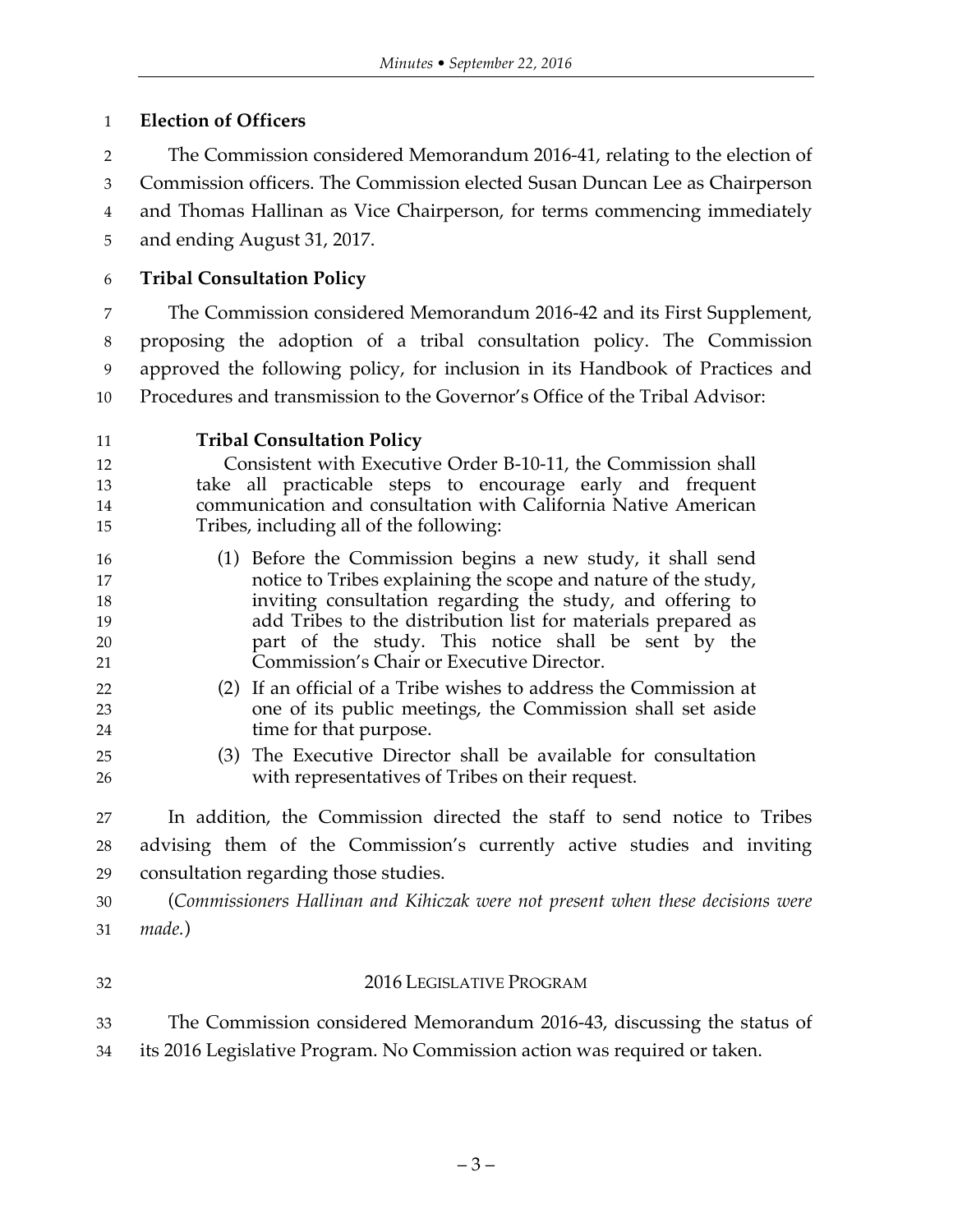STUDY D-1200 — RECOGNITION OF TRIBAL AND FOREIGN COURT MONEY JUDGMENTS

 The Commission considered Memorandum 2016-44, presenting a draft recommendation and public comment on the tentative recommendation.

 The Commission approved the draft as a final recommendation for printing and submission to the Governor and Legislature. (*Commissioner Boyer-Vine was not present when this decision was made.*)

STUDY G-301 — GOVERNMENT INTERRUPTION OF COMMUNICATION SERVICES

 The Commission considered Memorandum 2016-46 and its First Supplement, presenting a draft recommendation regarding government interruption of communication services.

 The Commission directed the staff to prepare a revised draft recommendation, for presentation at the December meeting, with the following changes:

- Delete the definitions of "electronic communication" and "communication service" in proposed Penal Code Section 11470(a) and (b), and replace them with the existing definition of 17 "communication service" provided in Public Utilities Code Section 7908(a)(1).
- Delete the proposed reforms of Business and Professions Code Sections 149 and 7099.10 and Public Utilities Code Sections 5322 and 5371.6.
- Delete the definitions of "general interruption of communication service" and "specific interruption of communication service" in proposed Penal Code Section 11470(c) and (h), and make conforming revisions to the proposed provisions that used those terms. To the extent practicable, the conforming revisions should use language drawn from Public Utilities Code Section 7908.
- Delete the exception for "incidental interruption" in proposed 29 Penal Code Section  $11481(a)(7)$  and replace it with an exception for an interruption caused by the execution of a search warrant.
- Standardize the use of the plural and singular with regard to the term "communication service" and similar terms.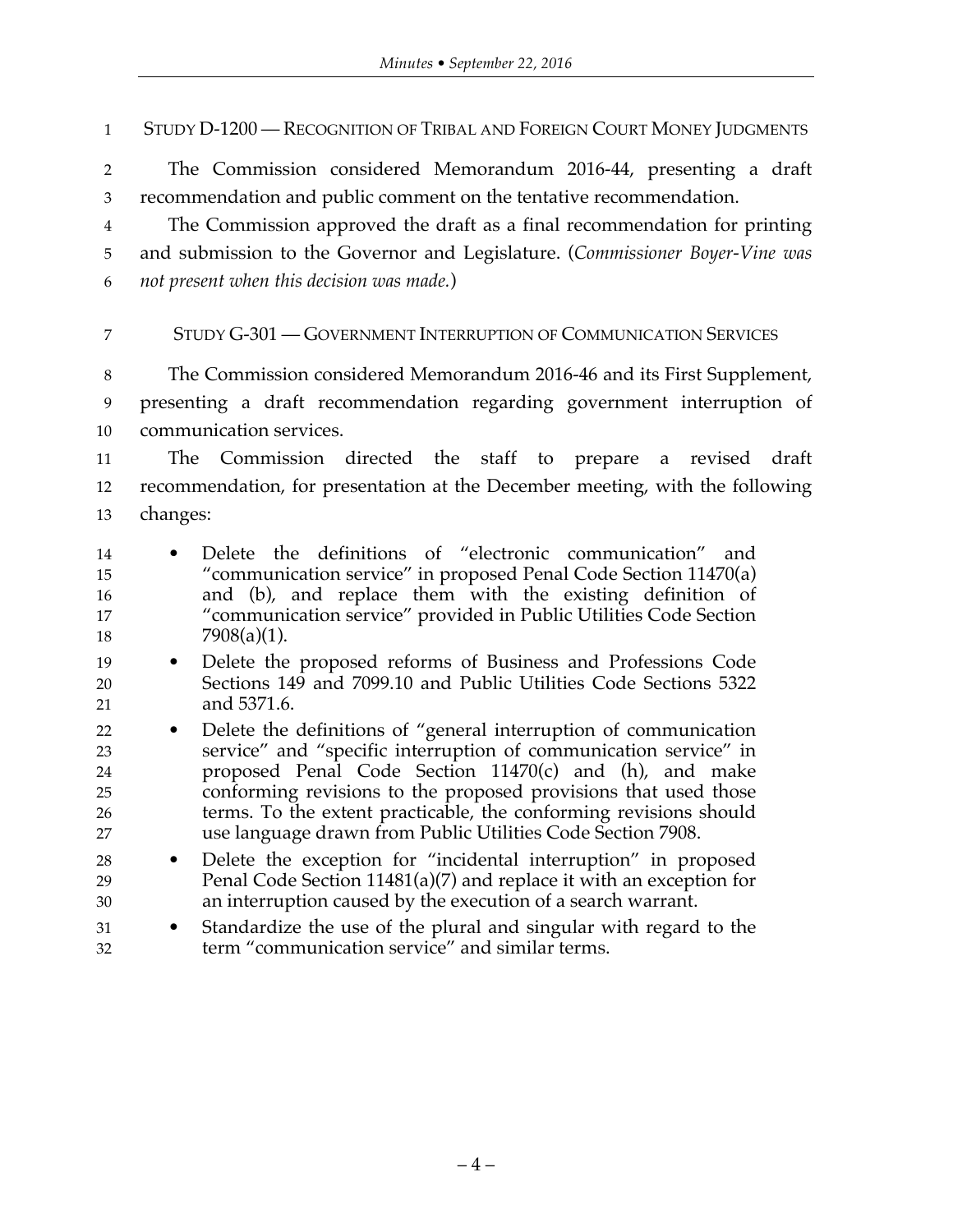| $\mathbf{1}$         | STUDY H-859 - COMMON INTEREST DEVELOPMENTS:                                                                                                                                                                                                                        |
|----------------------|--------------------------------------------------------------------------------------------------------------------------------------------------------------------------------------------------------------------------------------------------------------------|
| 2                    | <b>MECHANICS LIENS AND COMMON AREA</b>                                                                                                                                                                                                                             |
| 3                    | The Commission considered Memorandum 2016-45, presenting a draft                                                                                                                                                                                                   |
| 4                    | recommendation relating to the application of mechanics lien law to common                                                                                                                                                                                         |
| 5                    | interest developments.                                                                                                                                                                                                                                             |
| 6                    | The<br>Commission directed the staff to<br>prepare<br>revised<br>draft<br>a                                                                                                                                                                                        |
| 7                    | recommendation, for presentation at the December meeting, with the following                                                                                                                                                                                       |
| 8                    | changes:                                                                                                                                                                                                                                                           |
| 9<br>10<br>11<br>12  | Require that an association use "individual delivery" methods<br>when giving members notice of receipt of a claim of lien.<br>Expressly authorize the use of a lien release bond in Civil Code<br>Section $4615(c)$ .                                              |
| 13                   | STUDY K-402 — RELATIONSHIP BETWEEN MEDIATION CONFIDENTIALITY AND                                                                                                                                                                                                   |
| 14                   | <b>ATTORNEY MALPRACTICE AND OTHER MISCONDUCT</b>                                                                                                                                                                                                                   |
| 15                   | The Commission considered Memorandum 2016-49 and its First Supplement,                                                                                                                                                                                             |
| 16                   | relating to specialist certificates of merit. The Commission also considered                                                                                                                                                                                       |
| 17                   | Memorandum 2016-50 and its First Supplement, relating to public comment on                                                                                                                                                                                         |
| 18                   | this study.                                                                                                                                                                                                                                                        |
| 19                   | The Commission made the following decisions:                                                                                                                                                                                                                       |
| 20<br>21<br>22       | (1) The Commission will not further pursue the idea of requiring a<br>specialist certificate of merit for a legal malpractice case that<br>alleges mediation misconduct.                                                                                           |
| 23<br>24<br>25       | (2) The Commission will not further pursue self-certification or any<br>other mechanism for preliminary filtering of a legal malpractice<br>case that alleges mediation misconduct.                                                                                |
| 26<br>27<br>28       | (3) The staff should begin drafting the proposed legislation for the<br>Commission's tentative recommendation,<br>along the<br>lines<br>previously decided.                                                                                                        |
| 29<br>30<br>31<br>32 | (4) The staff should also prepare a memorandum that discusses the<br>possibility of including additional reforms in the tentative<br>recommendation, either as complements to the proposed new<br>mediation confidentiality exception or as possible alternatives. |
| ററ                   | Commissionary Vilriarak was not prosent for any of the decisions relative to this study)                                                                                                                                                                           |

*(Commissioner Kihiczak was not present for any of the decisions relating to this study.)*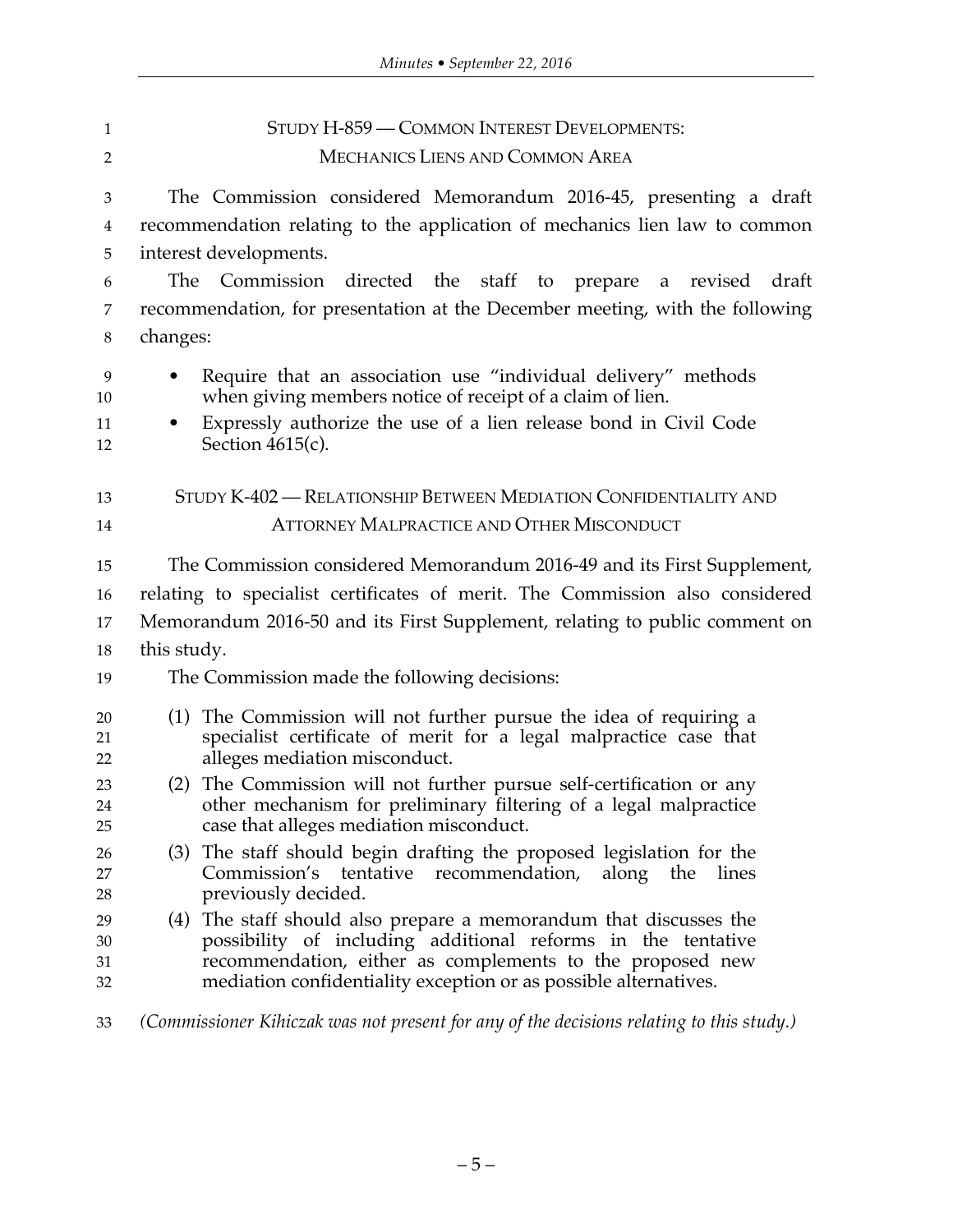**STUDY R-100** — FISH AND GAME LAW The Commission considered Memorandum 2016-47 and its First through Fifth Supplements, and Memorandum 2016-48. *(Commissioner Kihiczak was not present for any of the decisions relating to this study.)* The Commission made the following decisions: **Scope of Study** The Commission considered the First and Fourth Supplements to Memorandum 2016-47, discussing the scope of the Fish and Game study. The Commission decided that issues relating to the interpretation and application of the term "prima facie evidence" should not be addressed in this study. Although the Commission did not approve any general guidance for determining what matters are within the scope of the authority conferred by the Legislature in this study, it did provide practical guidance on the kinds of reforms that should be included in the proposed recodification of the Fish and Game Code. Specifically, the Commission approved the standard used in the recodification of the Davis-Stirling Common Interest Development Act, which was described on page 6 of the First Supplement to Memorandum 2016-47: A proposed change should only be considered for inclusion in the proposed law if it meets all three of the following criteria: (1) It is plainly beneficial. (2) It does not present a significant risk of unintended consequences (i.e., its effects seem straightforward and circumscribed). (3) It is not likely to be controversial. Those criteria reflect the Commission's past practice in developing the proposed law. They are grounded in pragmatic concerns about the difficulty of achieving enactment of the proposed law. With a proposal of this type and size, the Legislature needs to receive a noncontroversial bill, so that it can focus its analytical resources on the primary purpose of the bill: to make the Davis-Stirling Act easier to use and understand. If the staff concludes that a possible reform would not meet that standard, the staff may exclude it from the proposed law without presenting the matter to the Commission for decision.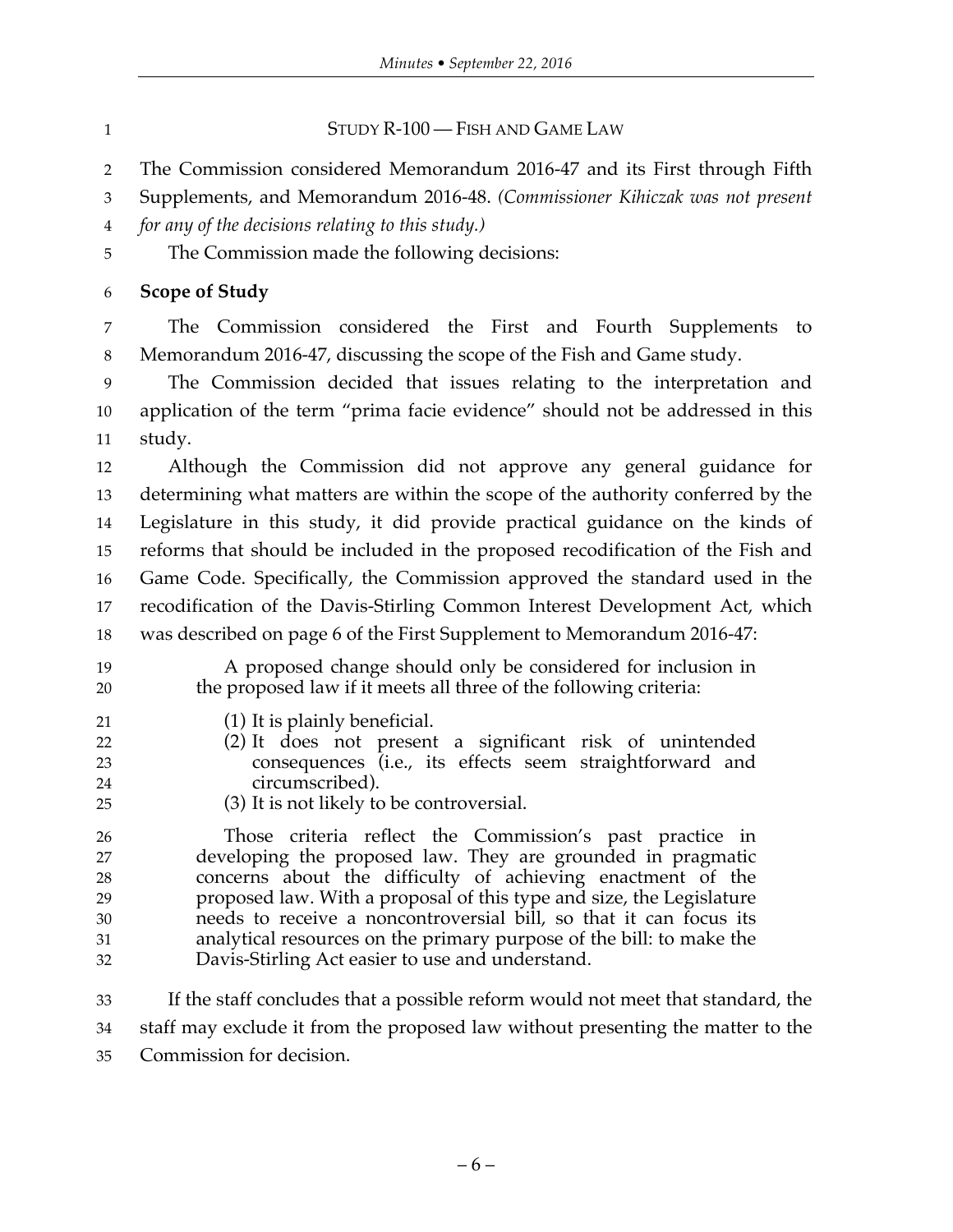The Commission also generally indicated that the approach described above should probably be used in any future technical clean-up project.

**"Game" as a Modifier**

 The Commission considered the Second, Third, and Fifth Supplements to Memorandum 2016-47, discussing the use of the term "game" as a modifier.

 For the purposes of a tentative recommendation, the Commission made the following decisions:

- No changes should be made to a use of the term "game" that is unambiguous on its face.
- Provisions that govern "domesticated game breeders" should be revised to use the term "game" consistently.
- The tentative recommendation should include proposed revisions along the following lines, with Commission Notes inviting public comment on the merits of the revisions:
- **Fish & Game Code § 307. Population decline**

 307. (a) Whenever after due investigation the commission finds that game fish, resident or game birds, migratory game birds, game mammals, or fur-bearing mammals, game amphibians, or game reptiles have decreased in numbers in an area, district, or portion of an area or district to the extent that a scarcity exists, the commission may reduce the daily bag limit and the possession limit on those game fish, birds, mammals, amphibians, or reptiles that are in danger of depletion, for a period of time that the commission may specify, or until new legislation addressing the scarcity becomes effective.

- …
- **Fish & Game Code § 2003. Contests**

 2003. (a) Except as specified in subdivisions (b), (c), and (d), it is unlawful to offer a prize or other inducement as a reward for the 30 taking of a game bird, <u>or the taking of any</u> mammal, fish, reptile, or amphibian in an individual contest, tournament, or derby.

 (b) The department may issue a permit to a person authorizing that person to offer a prize or other inducement as a reward for the taking of a game fish, as defined by the commission by regulation, if it finds that there would be no detriment to the resource. The permit is subject to regulations adopted by the commission. The application for the permit shall be accompanied by a fee in the amount determined by the department as necessary to cover the reasonable administrative costs incurred by the department in issuing the permit. However, the department may waive the permit fee if the contest, tournament, or derby is for persons who are under 16 years of age or have a physical or mental disability, and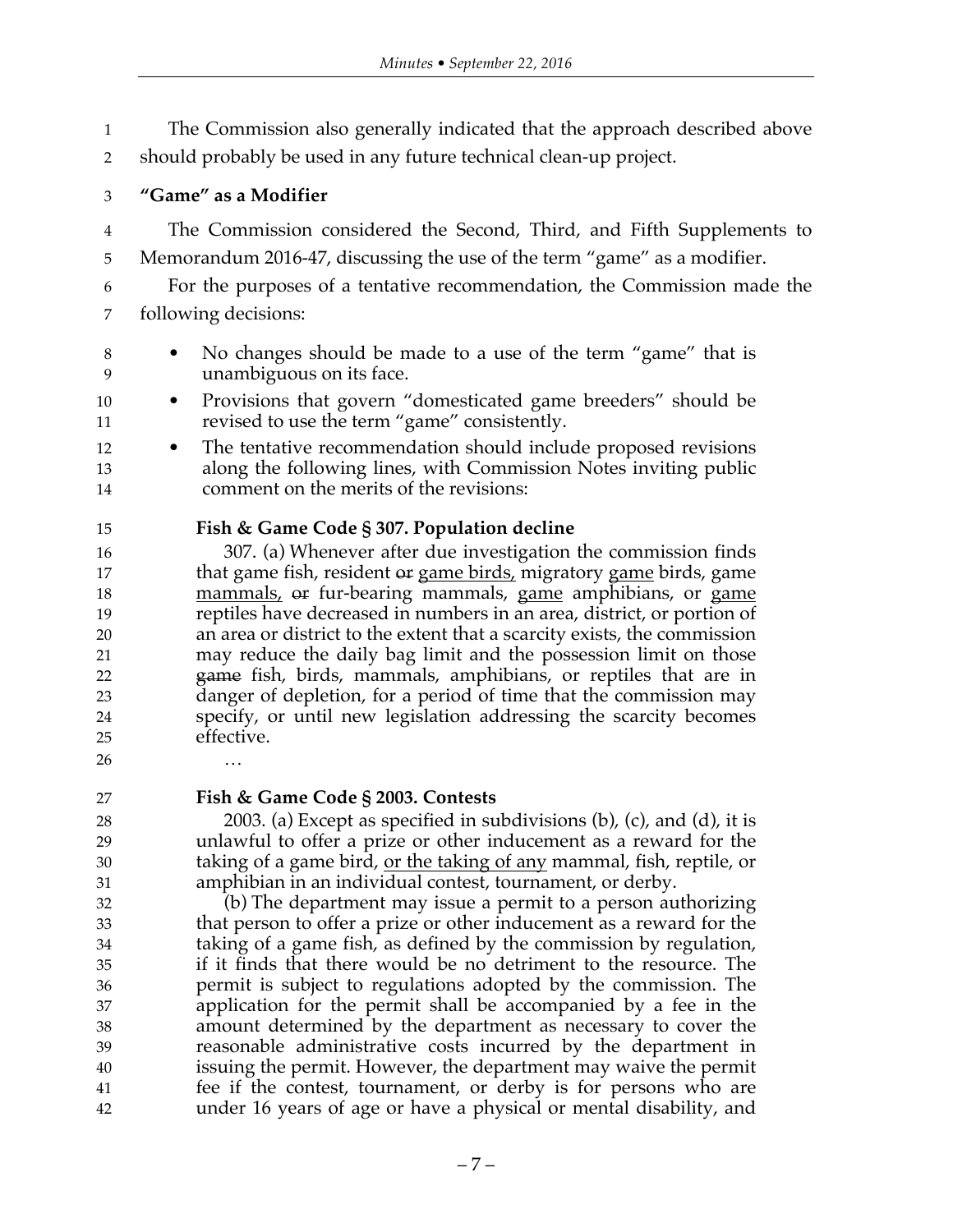the primary purpose of the contest, tournament, or derby is to introduce those anglers to or educate them about fishing. All permits for which the fee is waived pursuant to this subdivision shall comply with all other requirements set forth in this section.

 (c) This section does not apply to a person conducting what is generally known as a frog-jumping contest, or, in waters of the Pacific Ocean, what is generally known as a fish contest.

 (d) This section does not apply to a person conducting an individual contest, tournament, or derby for the taking of a game bird or game mammal, if the total value of all prizes or other inducements is less than five hundred dollars (\$500) for the individual contest, tournament, or derby.

**Fish & Game Code § 3080. Donations**

 3080. (a) For the purposes of this section, "donor intermediary" 15 means a recipient who receives a game bird, or game mammal, or fur-bearing mammal from a donor to give to a charitable organization or charitable entity.

18 (b) A person may possess a game bird, or game mammal, or fur- bearing mammal during a period other than the open season for that game bird or mammal, up to the possession limit allowed for that game bird or mammal during the open season, in any of the following circumstances:

 (1) The person possesses a hunting license and a validated tag or tags for the species possessed, or a copy of the license and tag or tags. The license and tag or tags shall have been issued to that person for the current or immediate past license year.

 (2) The person is a donor intermediary who received the game bird, or game mammal, or fur-bearing mammal from a donor described in paragraph (1), and has a written confirmation of the donation that is signed and dated by the donor, and a photocopy of the donor's hunting license and the applicable validated tag or tags from the current or immediate past license year.

 (3) The person is a donor intermediary who received the game bird, or game mammal, or fur-bearing mammal from a donor described in paragraph (1), and has a written confirmation of the donation signed and dated by the donor, which includes the donor's name, address, hunting license number, and applicable tag numbers for the species possessed. The license and tag or tags shall be for the current or immediate past license year.

 (c) The documentation required by subdivision (b) shall be made available to the department as described in Section 2012. There is no required format for the documentation. Any written documentation containing the required information shall be deemed to comply with this section. A charitable organization or 45 charitable entity receiving and distributing a game bird, or game mammal, or fur-bearing mammal for a charitable or humane purpose shall maintain the documentation described in paragraph (2) or (3) of subdivision (b) for one year from the date of disposal.